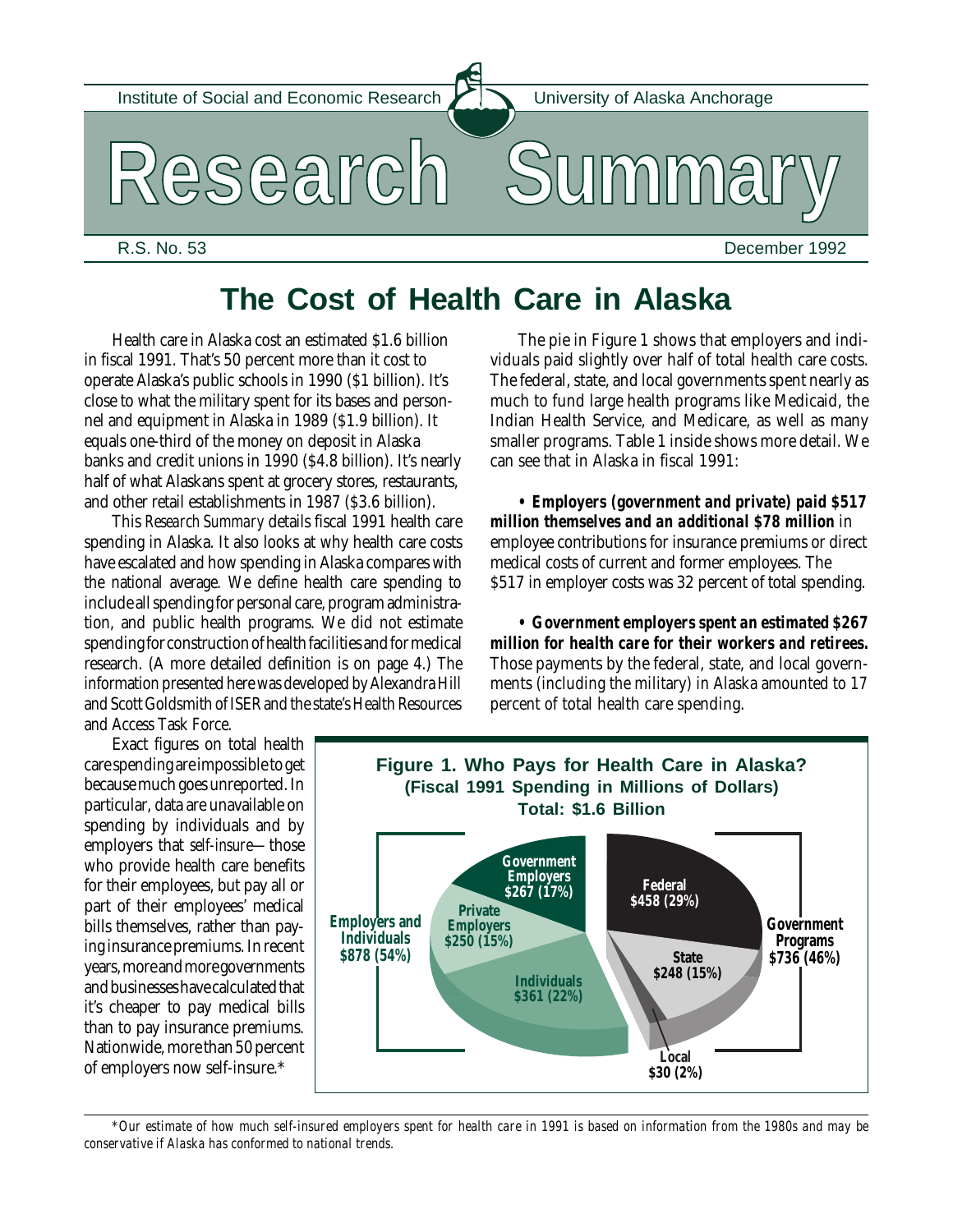*• Private employers paid about \$250 million* for health care for their employees and retirees and for workers' compensation. This was 15 percent of total spending. However, it's possible they spent more, if our estimate of payments by businesses that self-insure is low.

*• Individuals spent about \$361 million,* or 22 percent of total health care costs, for both employer-based and individual insurance premiums, as well as for medical costs not covered by insurance—out-of-pocket costs.

*• The federal government was the largest source of money for health programs.* It paid out more than onequarter (29 percent) of all health care dollars—nearly \$458 million—for programs including the Indian Health Service (\$206 million); Medicaid (\$115 million for the federal share); Medicare (\$90 million); and veterans' medical care (\$47 million).

*• The state government was the source of \$248 million for health programs,* or about 15 percent of total health care costs. The biggest state costs were \$100 million for its share of Medicaid and \$62 million in grants to local governments and non-profit organizations. The state also administers a number of other health programs, including programs for the elderly, the mentally ill, and the poor not covered by Medicaid as well as state nursing and maternal and child health.

*• Alaska's local governments were the source of nearly \$30 million*to help support public health programs and community hospitals. That was close to 2 percent of total spending.

*• Private employers and individuals together paid about \$611 million for health care*—or more than onethird of total health care spending.

*• The federal government as an employer and as a provider of health care programs was by far the largest single source of health care spending.* Its employee coverage (including military personnel) and health program spending combined amounted to \$549 million, or a third of total Alaska health care spending.

*• The state government as an employer and as a provider of health programs was also a large health care spender.* The state's expenses totalled \$332 million, or about 21 percent of total spending. If we include the federal share of Medicaid, which the state administers, the amount passing through state government was \$447 million. That figure excludes the state's indirect funding of health care for local government employees through the municipal assistance and school foundation programs.

## **Biggest Government Programs**

- 1. **Medicaid** cost the federal and state governments (which roughly split the costs although the state administers the program) \$215 million in Alaska in 1991 and accounted for 13 percent of total health care spending. Medicaid pays medical costs for poor Alaskans who meet income and asset criteria.
- 2. **The Indian Health Service** in Alaska cost the federal government \$206 million, or more than 13 percent of total spending in 1991. The IHS provides medical care for Alaska Natives and for other Native Americans.
- 3. **Medicare** in Alaska cost \$91 million in 1991, or 6 percent of total health care spending. Medicare is the federal government's health insurance program for older Americans; recipients pay a portion of costs through premiums.
- 4. **State health care grants** of more than \$60 million went to local governments and non-profit organizations in Alaska in 1991. Those grants are intended to help improve the physical or mental health of Alaskans.
- 5. **Veterans' health care** cost the federal government \$47 million in Alaska in 1991. The federal government pays primarily for service-connected health problems of veterans.

There is no consistent historical information that allows us to track changes over time in who pays for health care in Alaska. Nationally, the proportion paid by individuals has declined over the past 30 years while the government and employer shares have grown. Nor is there comprehensive information on what the \$1.6 billion in Alaska health care spending bought in fiscal 1991—how much went to hospitals and doctors and for other purposes. Nationally, hospital care is the largest single category.

How do the percentages of health care spending by individuals and employers and by governments differ in Alaska and in the U.S. as a whole? In many ways, the composition of spending is similar, with individuals and employers paying roughly the same percentage of health care costs in both Alaska and the entire U.S. But government spending for public programs differs in two ways because of the composition of Alaska's population:

*• Medicare spending nationwide is three times larger than in Alaska—*17 percent as compared with 6 percent. That's because the percentage of Alaskans over 65 is much smaller than the national average—just over 4 percent as compared with 12 percent nationally.

*• Government spending for health programs other than Medicare and Medicaid* makes up a much larger share in Alaska than elsewhere. Other public health care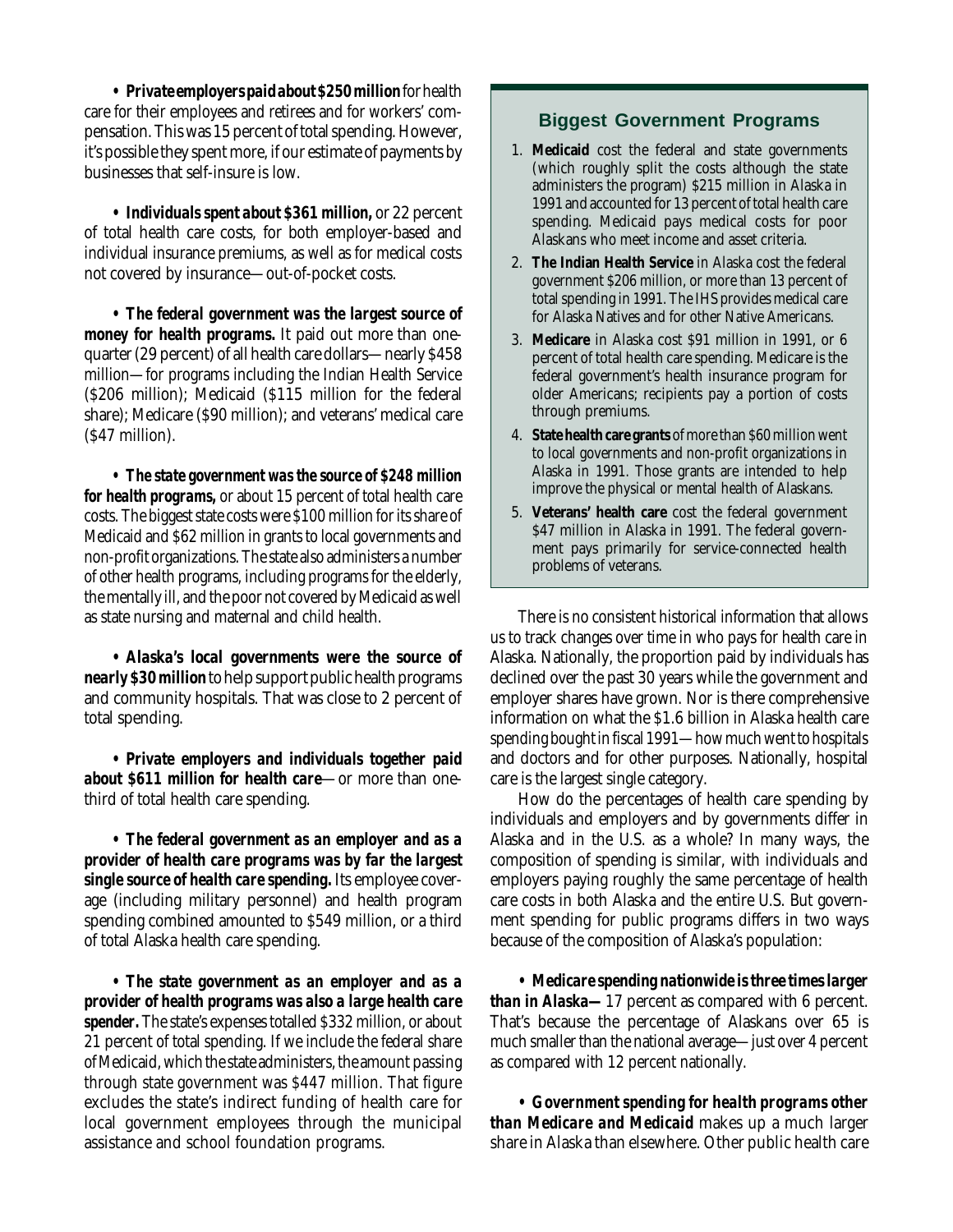| <b>WHO PROVIDES COVERAGE?</b>                                                                         |                                                                                                                                                                                                                                                  | (In Millions of Dollars)    |           | WHO PAYS? |                           |           |                  |  |
|-------------------------------------------------------------------------------------------------------|--------------------------------------------------------------------------------------------------------------------------------------------------------------------------------------------------------------------------------------------------|-----------------------------|-----------|-----------|---------------------------|-----------|------------------|--|
|                                                                                                       |                                                                                                                                                                                                                                                  | <b>Individuals Business</b> |           | Local     | <b>State</b>              | Federal   | <b>Total</b>     |  |
| <b>Individuals</b>                                                                                    |                                                                                                                                                                                                                                                  | 283                         |           |           |                           |           | \$283            |  |
| Out-of Pocket<br><b>Individual Policies</b>                                                           |                                                                                                                                                                                                                                                  | 253<br>29                   |           |           |                           |           |                  |  |
| <b>Employer Based</b> (includes retiree coverage)                                                     |                                                                                                                                                                                                                                                  | 78                          | 250       | 92        | 84                        | 91        | <b>\$595</b>     |  |
| <b>Insurance Premiums</b><br>Self-Insured Costs<br>Military Medical Expenses<br>Workers' Compensation |                                                                                                                                                                                                                                                  | 51<br>27                    | 110<br>92 | 60<br>32  | 73<br>11                  | 35        |                  |  |
|                                                                                                       |                                                                                                                                                                                                                                                  |                             | 48        |           |                           | 56        |                  |  |
| <b>Government Health Programs</b>                                                                     |                                                                                                                                                                                                                                                  |                             |           | 30        | 248                       | 458       | \$736            |  |
| <b>Medicare</b><br>Medicaid<br><b>Other Public</b>                                                    |                                                                                                                                                                                                                                                  | $\ast$                      |           |           | 100                       | 90<br>115 | 91<br>215<br>430 |  |
| Federal: Alaska Area Native Health Service<br>Veterans' Affairs                                       |                                                                                                                                                                                                                                                  |                             |           |           |                           | 206<br>46 |                  |  |
| State:<br>Local:                                                                                      | Grants to local governments & private groups<br>API, Harborview, Pioneers' Homes<br>Other state administered<br>Elementary & secondary schools, corrections<br><b>General Relief Medical</b><br>Fishermen's Fund<br>Health and hospital spending |                             |           | 30        | 62<br>32<br>28<br>17<br>8 |           |                  |  |
| <b>Total</b>                                                                                          |                                                                                                                                                                                                                                                  | \$361                       | \$250     | \$122     | \$332                     | \$549     | \$1,614          |  |
|                                                                                                       | *Those covered by Medicare pay a premium for this coverage. The Alaska numbers are not available at this time.                                                                                                                                   |                             |           |           |                           |           |                  |  |

**Table 1. Alaska Health Care Spending in FY 1991**

spending in Alaska accounts for 27 percent of total spending, as compared with 14 percent nationwide. One of the main reasons for Alaska's higher spending for other health programs is the federal government's spending for the Indian Health Service in Alaska. Natives make up a much bigger share of Alaska's population than do indigenous people elsewhere in the country—nearly 16 percent as compared with less than 1 percent.

#### **Alaska's Higher Costs**

To get a reliable picture of how Alaska's per capita health care spending compares with the national average, we need to look at both the differences in living costs and the differences in the Alaska and the U.S. populations.

Alaska's per capita *personal* health care expenditures in fiscal 1991 were about \$2,800—24 percent above the national per capita average of \$2,255. Cost-of-living studies published within the past decade put Alaska's overall living costs roughly in the range of 15 to 35 percent above living costs elsewhere in the U.S. So if we simply consider differences in living costs, Alaska's real health care costs seem near the national average.

But only 4 percent of Alaskans are over 65; nationally, the percentage of Americans over 65 is three times higher. Older people have medical costs nearly four times the average. If the population of the entire U.S. had the same percentage of residents over 65 as Alaska has, the national average per capita cost would have been only about \$1,800. Looked at another way, Alaska's per capita health spending, once we adjust for age, is about 54 percent above the national average— more than just higher living costs would account for.

This higher differential could partly be due to Alaskans' using the medical system more. But evidence from cost-ofliving studies, the health insurance industry, and the American Hospital Association suggests that Alaska's per capita costs are higher because the price of medical care is higher. We don't know precisely why Alaska's prices are higher, but clearly the small size of Alaska markets contributes. These small markets can preclude economies of scale,